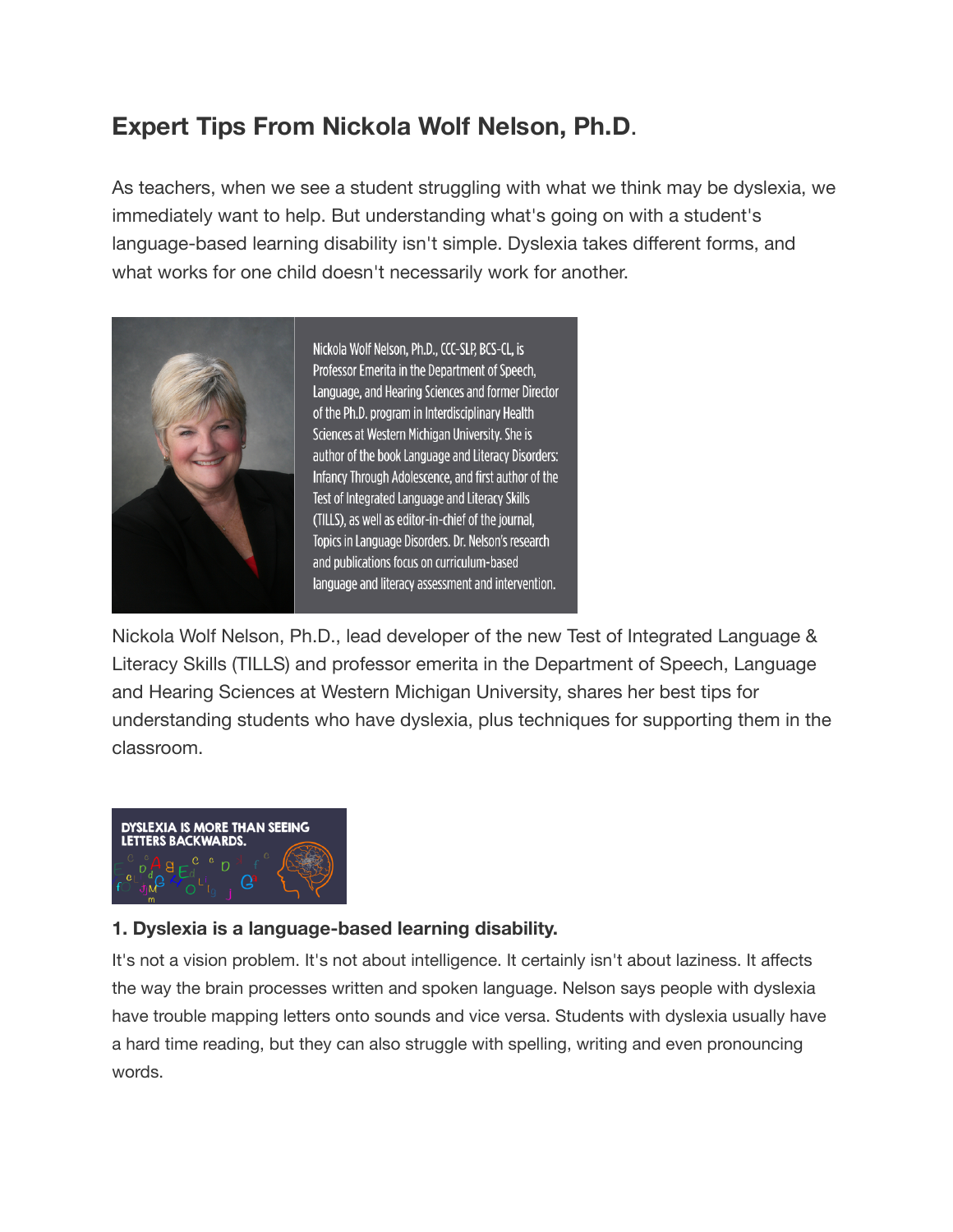Nelson notes the two key components of reading—word structure knowledge and language comprehension—and makes these points: "Word decoding without comprehension isn't reading" and "Making up meaning without accurate word decoding is not reading." She says, "If either one of those pieces is defective, it's not going to work." Nelson explains that children with classical dyslexia generally have good language comprehension skills when they're listening. It's when they're reading, she says, that these students struggle with word structure knowledge, which affects their ability to decode and spell, and it may also interfere with their ability to understand what they read.



## **2. Dyslexia is hereditary and lifelong.**

Dyslexia is not a phase or something you outgrow—although it may appear differently at different points in development. Often, a child's diagnosis will trigger parents to realize that they too have dyslexia. Their children's symptoms are all too familiar. "It's lifelong, and they will always expend more effort, but that doesn't mean people with dyslexia can't learn—or that they can't enjoy reading," says Nelson.

Even after helping identify dyslexia in their students, a teacher's job continues to be important, says Nelson. Educators have the role of helping their students cope with the challenges they will continue to face daily in the classroom. "One of the symptoms of dyslexia is having trouble hearing speech sounds in words. That's a very teachable skill—even for kids with dyslexia," Nelson explains. "They just need clear, direct instruction to develop phoneme awareness."



#### **3. Dyslexia is more common than many people think.**

The International Dyslexia Association estimates that as many as 15 to 20 percent of people have some symptoms of dyslexia, such as trouble with reading, spelling and writing, or mixing up similar words. It affects people from all types of backgrounds too. Of the 13 or 14 percent of school-age children who have a condition that qualifies them for special education services, 7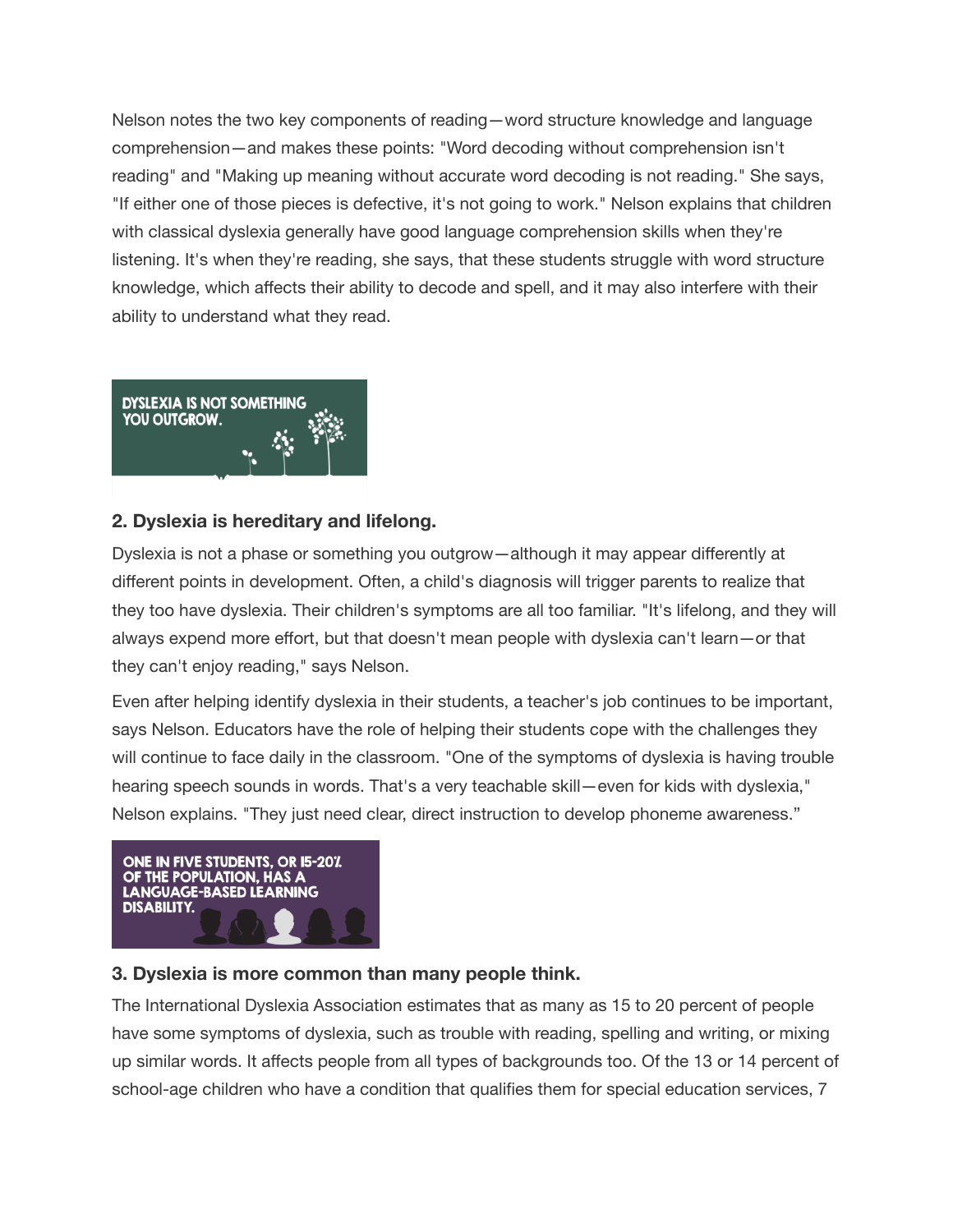percent are diagnosed with a learning disability. And 85 percent of those children have a primary learning disability in reading and language processing.

"Some people worry that dyslexia is a problem of only the privileged," says Nelson, adding, "It's true that dyslexia is probably under-identified in children with lower socioeconomic status because they face so many other academic challenges that the specific reading deficit gets lost. Plus it may be more difficult to identify dyslexia among children when English isn't their first language since most of our tools are designed to detect language and literacy problems among children who have been learning English since they were born."

Nelson recommends providing explicit instruction in sound-letter associations to all students (e.g., teach them to identifying word parts like -ed and -ing) and in reading, decoding and spelling. She says that all children can benefit from this type of instruction, especially in the early grades, and that those children, including those from diverse backgrounds, who struggle to learn despite this instruction may have dyslexia.



#### **4. Before school starts, dyslexia may not be obvious.**

When bright students continue to make the same mistakes over several days, and they can't seem to make a connection between sounds and letters, a red flag often goes up for teachers. Nelson emphasizes that teachers have a very important role because they're on the front lines when it comes to identifying dyslexia. She says teachers should follow their gut when it comes to screening students for dyslexia. When you see them struggling to remember sound-symbol combinations, Nelson advises, it's time to take action. Children are generally diagnosed when they learn to read, in kindergarten or first grade, but if you suspect dyslexia in older students, it's still a good idea to request assessment since the condition sometimes isn't identified until much later, and early identification and treatment can make a big difference.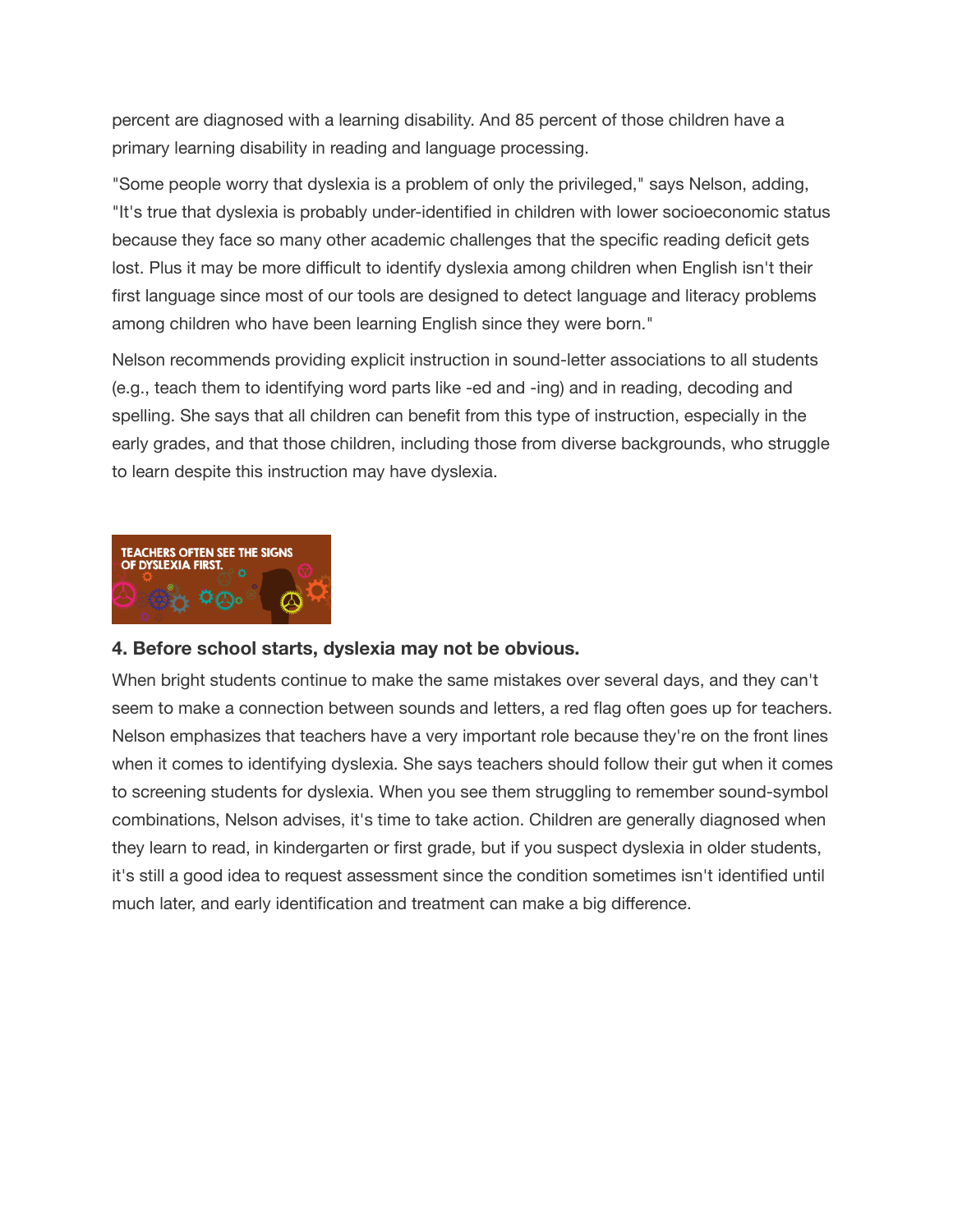

#### **5. There isn't a one-size-fits-all solution.**

Some children who have reading, decoding and spelling problems consistent with dyslexia may not actually have dyslexia. "There are other language problems that can cause trouble with reading that also deserve attention in school," says Nelson. Educational teams can use tools like the **[Test of Integrated Language and Literacy Skills \(TILLS\)](http://products.brookespublishing.com/Test-of-Integrated-Language-and-Literacy-Skills-TILLS-Test-Examiners-Kit-P846.aspx?utm_source=WeAreTeachers&utm_campaign=PBSLearningMedia&utm_medium=Article4&utm_content=No5)**, of which Nelson was the lead developer, to help figure out what individual students with language or literacy problems need to succeed in your class.

Nelson also recommends that teachers involve parents, and even students with dyslexia themselves, in making plans for academic success. The **[Student Language Scale \(SLS\)](http://products.brookespublishing.com/TILLS-Student-Language-Scale-SLS-P877.aspx?utm_source=WeAreTeachers&utm_campaign=PBSLearningMedia&utm_medium=Article4&utm_content=StudentLangScale)**, a short 12-question screener, can be used with the TILLS as a tool that teachers can fill out themselves and also send home for parents and students to fill out before parent-teacher conferences. "This input about how parents and students feel about their literacy and language skills can be very helpful to teachers," says Nelson.



#### **6. It isn't as simple as it may seem.**

If children can decode words, but their comprehension isn't there, they're technically not reading, says Nelson. Students need not only to figure out what words say but also what they mean. This is where classroom tools like audiobooks can really help kids. Listening to others read can build vocabulary, word knowledge and familiarity with the complex syntax of written language. Nelson cautions, however, that if you offer a student the opportunity to listen instead of read, you should first check to be sure that the child doesn't also have a problem with listening comprehension. She says you should also make sure that the student has help to improve the reading, decoding and spelling skills that are impaired in dyslexia, and she adds, "Remember, students will only get better with good instruction and practice, so be sure to help them find something they enjoy and can read independently for at least a portion of every day."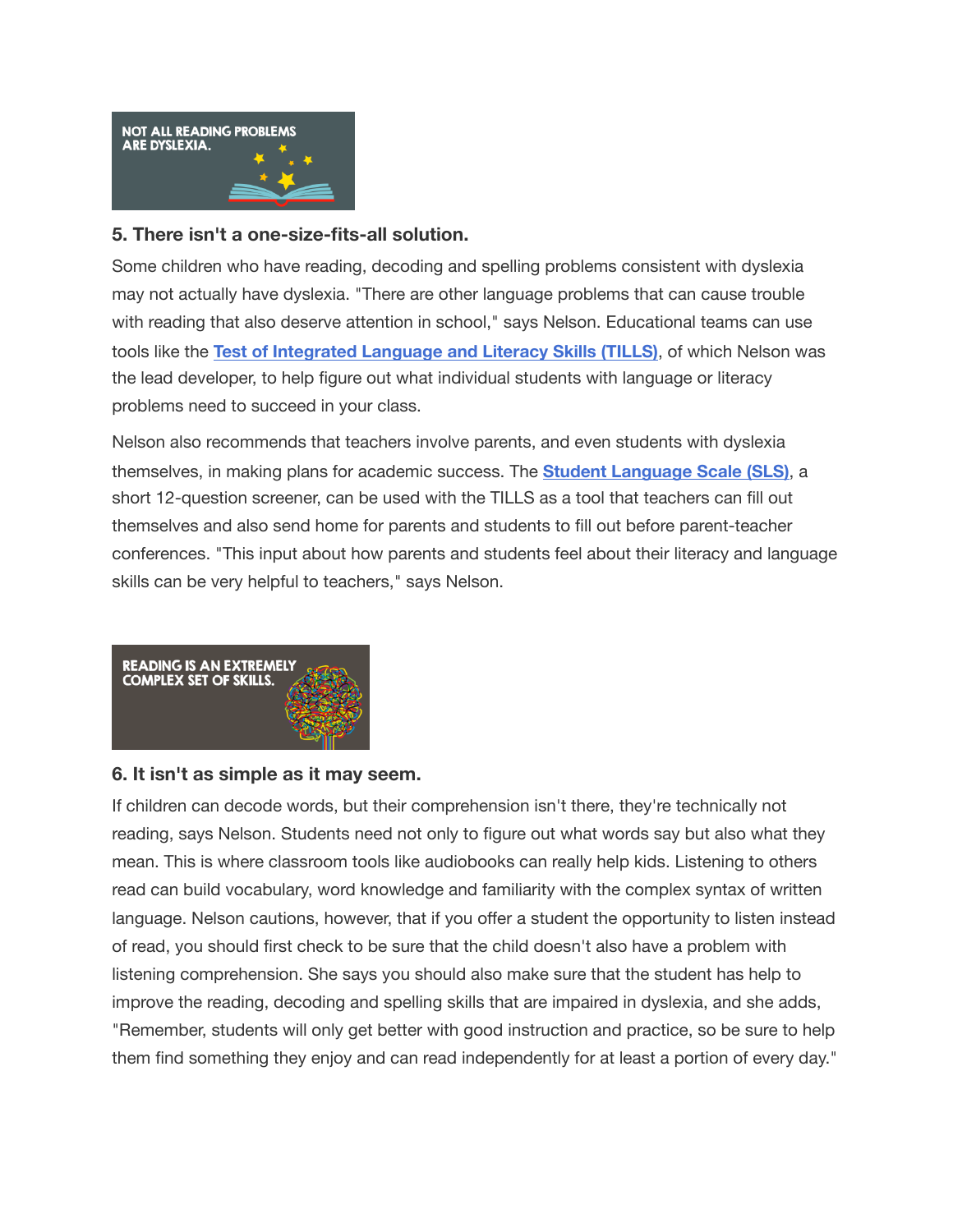

#### **7. For students with dyslexia, some words and activities are harder than others.**

The words children with dyslexia find most confusing may not be the ones you'd think. Often it's the short, common words that seem easy to most students—such as *from, of, the, to, for, what, that, where, who,* and *how*—that are tricky for students with dyslexia. Sometimes when students with dyslexia see a list of these seemingly basic words on a test, they just freeze up, says Nelson, so it's helpful to teach them to pay attention to the letter-pattern cues that make these words different from one another. They also may need to be encouraged to try multiple pronunciations of long and complex words in later grades because they may have trouble initially putting the accent on the right syllable or saying the vowels correctly.

In the classroom, also try to avoid putting a student with dyslexia on the spot to read aloud in a round-robin situation, which can be particularly embarrassing. A better option is to have the whole class read in unison, suggests Nelson. These choral readings model fluent reading and give students with dyslexia an opportunity to join their peers.

While Nelson doesn't advocate for old-fashioned, round-robin readings where individual students are put on the spot, she does say it's important for teachers, especially those working with young children, to listen to their students read aloud on their own from time to time. Some children with dyslexia are very good at hiding their disability in a group setting, so it's not until you sit down one-on-one to listen to your students read aloud that you'll notice a problem.

Nelson also recommends following up with a brainstorming activity after reading selected passages as a way to emphasize the importance of active comprehension and inferring meaning when its not explicitly stated. "If there is not just one right answer, more students may be actively involved," says Nelson. "This develops critical-thinking skills, which may be a strength for students with dyslexia."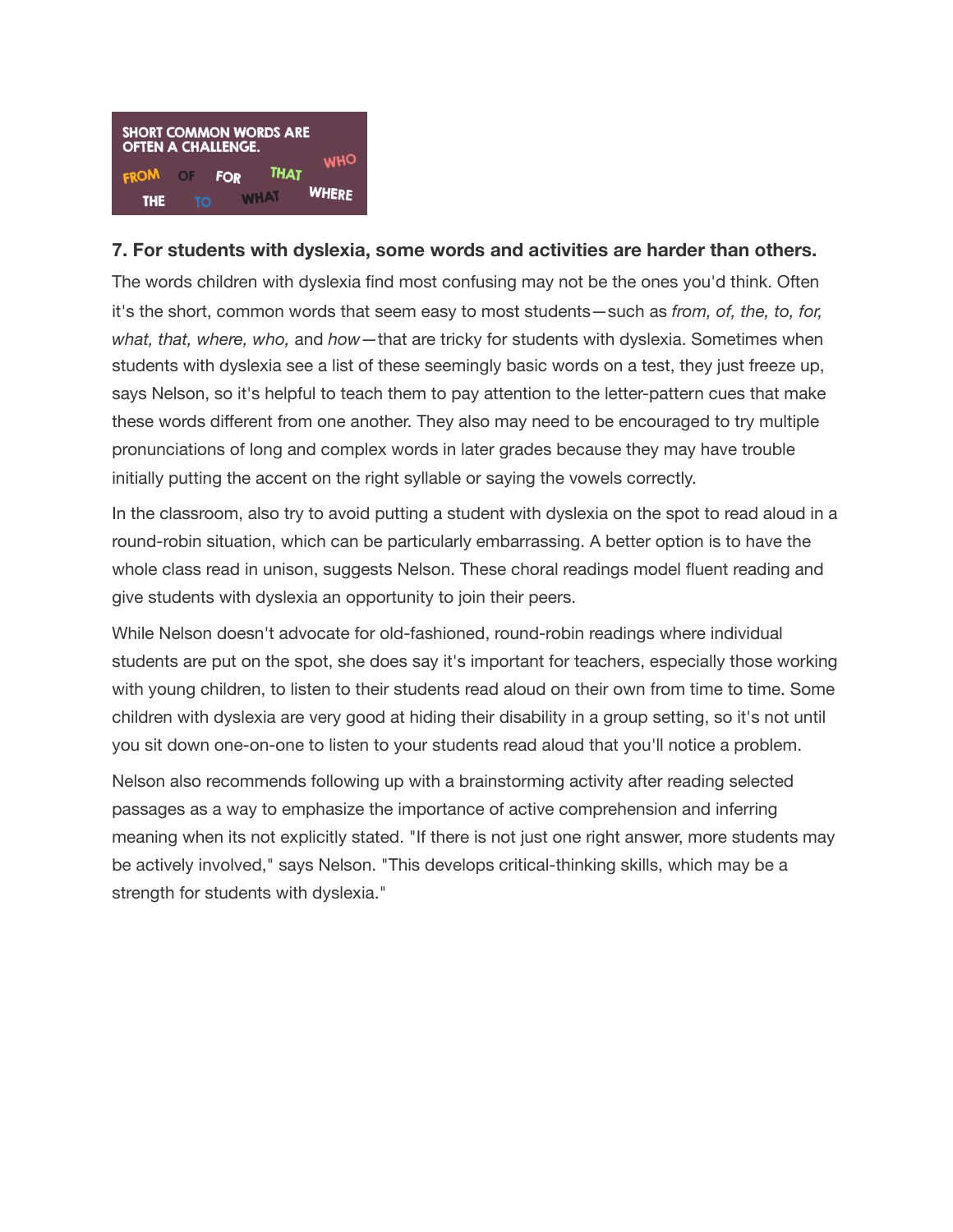

#### **8. Use accommodations wisely but sparingly.**

Tasks that become automatic and fast for most people can take a lot of extra effort and time for people with dyslexia, so many children with dyslexia need extra time to do their assignments, says Nelson. It may also help to assign fewer problems so homework doesn't become nightmarish. Some students have an easier time with comprehension when they hear you read instructions aloud, or they may comprehend more by listening to an audiobook instead of reading from a physical book, because auditory memory may be affected along with reading. When giving instructions orally, Nelson says it helps to write key information, such as page numbers and problem numbers to be completed, on the board.

"Use accommodations wisely but sparingly," suggests Nelson. For instance, if someone else always reads for and scribes for a student with dyslexia, the student may become increasingly dependent on others. In addition to using accommodations, Nelson recommends that students with dyslexia receive direct, explicit instruction by someone who has keen knowledge of dyslexia and that they are encouraged to read on their own for intervals that get longer as they age. She says this should be material that the student helps to identify and that is fun and rewarding.

Nelson also points out, "People with dyslexia can have wonderful ideas but may need encouragement to write them down." She says teachers should tell students with dyslexia to compose their ideas freely, without getting bogged down by sentence structure, word forms and spelling. Then you can encourage students to go back and proofread to fix these mistakes and to use tools, such a spell checkers. "Reading and writing must become highly integrated activities," says Nelson, "not separate ones."